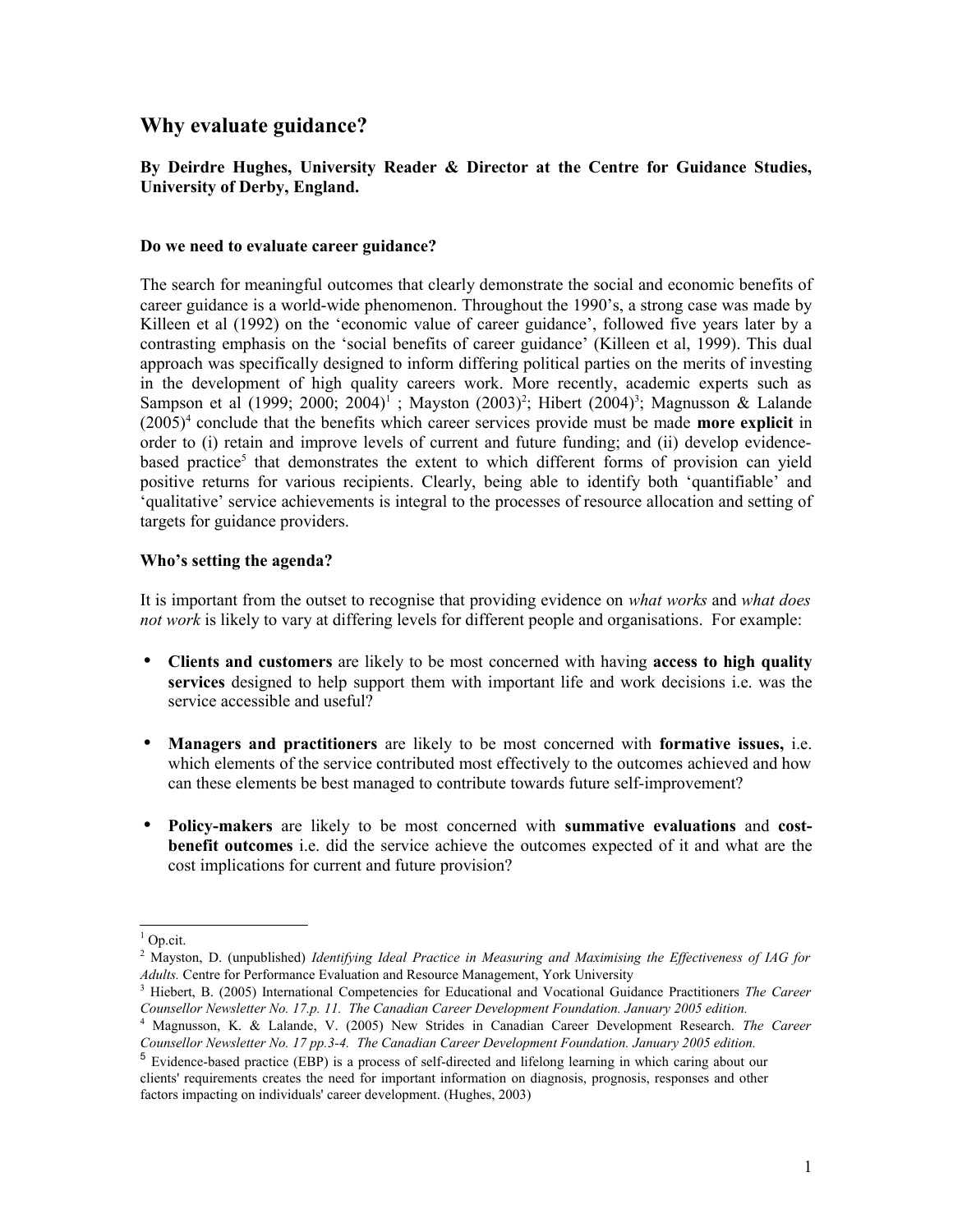• **Employers** are likely to be most concerned with **receiving appropriately referred clients into their companies** i.e. did the service provide an effective service in terms of signposting or supplying the 'right sort' of people for the labour market?

Therefore the challenge is how best to develop differing types of evidence that will satisfy the needs of a diverse range of stakeholders.

#### **Measuring the quality and impact of interventions**

The issue of measuring the quality and impact of career guidance interventions is multi-faceted and complex. Given this is a human activity which is mostly subject to degrees of unpredictability and uncertainty, (particularly in relation to the individual values, attitudes, beliefs and behaviours), it is unsurprising that impact is difficult, if not sometimes impossible, to measure. There are a **wide range of factors which influence individual career choice and decision-making** which can impact on outcomes; **career guidance is frequently not a discrete input**, but rather is embedded in other contexts, such as learning provision, employer/employee relationships and/ or within multi-strand initiatives; and **comparing the evidence available in different studies is problematic** when the nature of career guidance, the depth of work undertaken and client groups, often varies considerably; and, **as yet, there is not an agreed set of outcome measures for career guidance**, or **common methods of collecting data**, except in the case of a limited number of discrete programmes or areas of work. Sultana (2005)<sup>[6](#page-1-0)</sup> also supports this proposition highlighting the difficulty of seeking to isolate career guidance for the purposes of establishing causal relationships (e.g. between guidance provision and 'drop-out' rates).

#### **Defining quality assurance**

Throughout the UK and further afield, differing quality assurance models exist that have been developed and applied to the planning, management and delivery of career guidance services. These include approaches that seek to: -

- $(i)$  standardise the process of organisational self-assessment<sup>[7](#page-1-1)</sup>;
- $(i)$  measure the effectiveness of IAG based upon 'ideal input' factors<sup>[8](#page-1-2)</sup>;
- (iii) gather evidence to demonstrate accountability<sup>[9](#page-1-3)</sup>;
- (iv) distinguish between the various input, process and outcome factors involved in the delivery of  $IAG^{10}$  $IAG^{10}$  $IAG^{10}$  and
- (v) apply a tri-variable model of quality assurance for  $[AG<sup>11</sup>]$  $[AG<sup>11</sup>]$  $[AG<sup>11</sup>]$ .

Although these theoretical approaches differ in the detail of their content and application, common underlying themes exist which indicate clearly that quality assurance is typically involved in the evaluation of **inputs, processes** and **outcomes.** This common approach is illustrated below: -

<span id="page-1-0"></span> $6$  Op. cit. p.1 paragraph 1.2

<span id="page-1-1"></span><sup>7</sup> http://www.guidance-research.org/EG/ip/theory/tp/efqm

<span id="page-1-2"></span><sup>8</sup> Mayston, D. (2002a). *Evaluating the Benefits of Career Guidance,* Centre for Guidance Studies: Research Report Series, University of Derby

<span id="page-1-3"></span><sup>9</sup> Sampson, J.P., Reardon, R.C., Peterson, G.W. & Lenz, J.G. (2004). *Career Counseling and Services: a Cognitive Information Processing Approach.* Chapter 14.Belmont, CA: Brooks/Cole.

<span id="page-1-4"></span><sup>10</sup> den Boer, P., Mittendorf, K., Scheerens, J. & Sjenitzer, T. (2005). *Indicators and Benchmarks for Lifelong Guidance.* Thessaloniki: Cedefop

<span id="page-1-5"></span><sup>11</sup> Evangelista, L. (2003) Quality assurance in career guidance services – a tri-variable model. *Professionalità Journal.* No. 78 Italy: Editrice la Scula – [www.orientamento.it/orientamento/tri-varibale.pdf.](http://www.orientamento.it/orientamento/tri-varibale.pdf)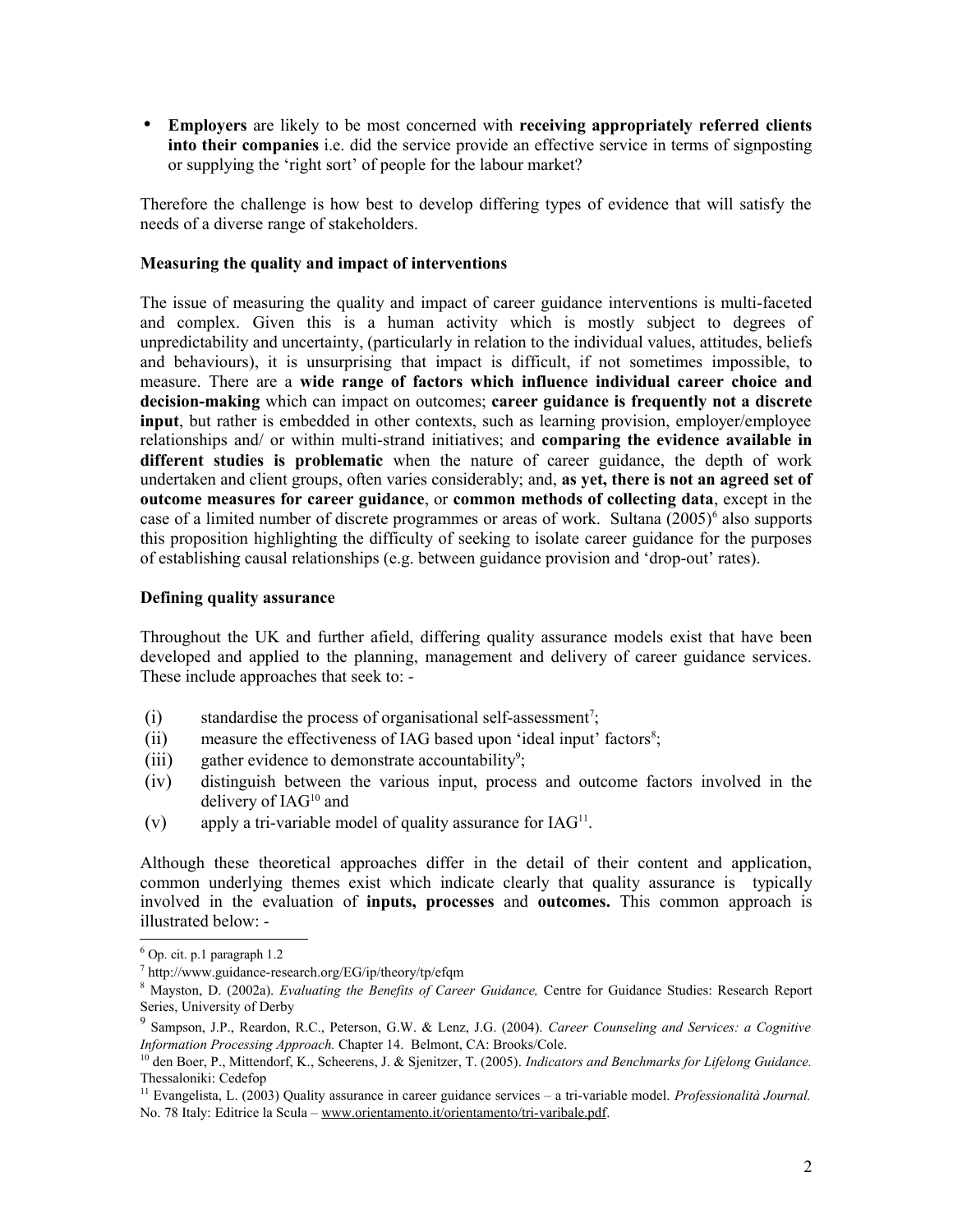## **Inputs**

For example:

- Number and characteristics of service users, and the number of sessions per user.
- Number, type and qualifications of staff available to deliver the service.
- Infra-structure including accommodation and other relevant resources.
- Costs, including financial resources allocated to guidance by government policy makers, and time and other resources reserved by providers for guidance activities.

## **Process**

For example:

- Content of services provided, including the focus and type of activities used (e.g. information, advice, in-depth assessment), and the means used (e.g. telephone, face-toface, group work, on-line).
- Procedures, including promptness of responses to enquiries, appointment lead-times and practitioner guidelines.
- Quality assurance of the management of the service.

# **Outcomes**

For example:

- Level of user satisfaction with the service provided.
- Extent of user personal development, including the learning of decision-making and career management skills.
- Percentage of users progressing into employment, education or training.

## **Language often gets in the way!**

However, there often appears some confusion in relation to terminology used by policy-makers, academics, managers and/or practitioners. For example, Sultana (2005) draws upon key findings from a major European research study which examined 'indicators and benchmarks for career guidance<sup>[12](#page-2-0)</sup>. He concluded that "key words such as 'outputs' and 'outcomes' (not to mention the distinctions between 'information', 'advice' and 'guidance') have different meanings in different national contexts (e.g. in some contexts the distinction is made between process factors in the guidance interview, while in others the focus is purely on throughputs that are measurable in quantitative terms - such as placement in jobs or in training" (p2). From this, it is apparent that other terms such as **outputs, throughputs** and **productivity gains***[13](#page-2-1)* also emerge in the parlance of quality assurance in career guidance. For example, an 'output' may represent the number of client action plans produced as a result of a given level of intervention(s)<sup>[14](#page-2-2)</sup>; similarly, a 'throughput' measure may represent the number of clients using the service at any given time. In contrast, the term 'outcome' is often used to describe the impact of the intervention on the individual client i.e. the level of client satisfaction or the rate of progression into learning and/or work.

<span id="page-2-0"></span><sup>12</sup> Sultana, R. G. (in press*) Indicators and Benchmarks in Career Guidance: Summary report on the conclusions of the mutual learning activity*. Cedefop / Bundesagentur fǖr Arbeit. Consultation Meeting. Germany: Nuremburg 27-28 October 2005

<span id="page-2-1"></span><sup>13</sup> Watts, A.G. & Dent, G. (in press) The 'P' Word: Productivity in the Delivery of Career Guidance Services. *British Journal of Guidance and Counselling.*

<span id="page-2-2"></span><sup>&</sup>lt;sup>14</sup> Watts  $\&$  Dent (p.17) describe the term 'output measures' linked to client satisfaction.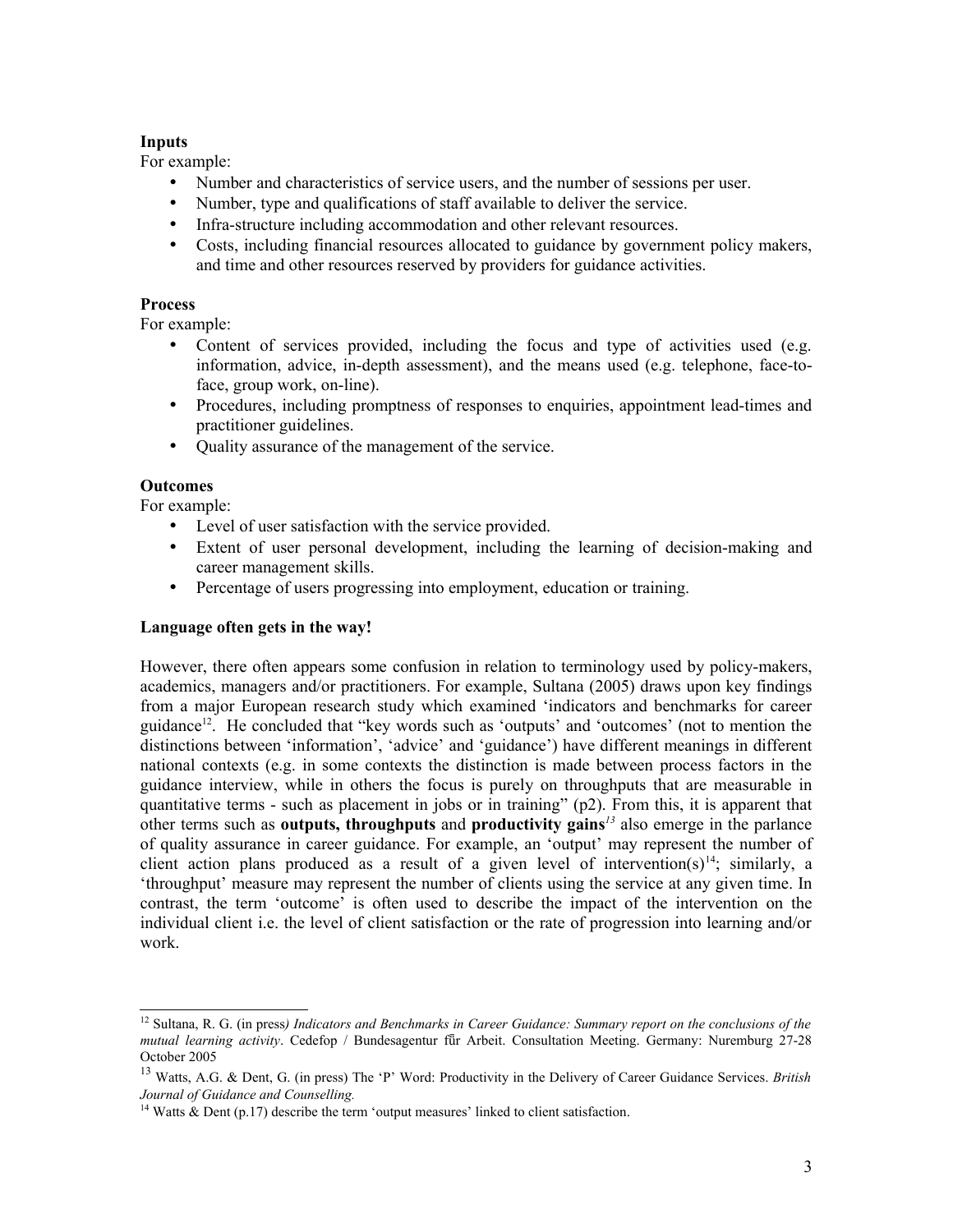#### **Measuring impact**

Measuring what is to be quality assured involves having a clear sense of (a) what is to be measured; (b) what systems and procedures are in place for collecting and collating relevant data; and (c) what management and quality assurance arrangements are in place to ensure that the data is acted upon in order to effect change and maintain quality of service. In terms of what is to be measured, **inputs** and **processes** are typically defined in the form of **organisational service level standards.** For example, service level standards typically exist for the minimum qualification level of staff (an input factor) and for set procedures such as answering telephone enquires within a specified number of "rings" (a process factor). However, the **outcome factors** are often defined in the form of **set performance targets,** for example, percentage of user satisfaction rates and progression into learning<sup>[15](#page-3-0)</sup> and work.

## **Key issues**

Important though **inputs** and **processes** are in quality assurance terms, it is the **outcome**, or **'end product',** that is most critical i.e. has the intervention made a positive and meaningful difference to the client and, if so, at what cost to the individual and organisation?

It is clear that there are at least *six* key challenges related to defining and measuring what is to be quality assured in careers work.

Firstly, the career guidance profession faces a major challenge on the **extent to which it has gathered and analysed data** to show there are certain delivery strategies that, for the majority of clients, are more effective than others. Indeed, could it be that an analysis of the data will reveal **that certain strategies may** *only* **be truly effective relative to certain individuals or targets groups?** If so, this message needs to be clearly articulated to those responsible for funding career guidance.

Secondly, the **terminology used to describe quality assurance and how this links to evaluation or measurement of initiatives** needs to be made not only more explicit, but also, **more consistent** within and across organisations so that data can become more generalisable and comparable. This also relates to adopting similar approaches in other countries in order to increase the volume and quality of data collection.

Thirdly, a **balance needs to be achieved between the cost-effectiveness of provision and the quality of provision.** Pass *et al.*  $(2000)^{16}$  $(2000)^{16}$  $(2000)^{16}$  cite cost-effectiveness as the achievement of the maximum provision of a good or service from given quantities of resource inputs. It is often used where organisations have a given level of expenditure to provide a maximum amount of service, in a situation where service outputs cannot be valued in monetary terms. Quality assurance models largely recognise the critical importance of relating cost of delivery with the quality and effectiveness of delivery e.g. the EFQM and the Sampson et al (op.cit.) accountability model. However, **there exists a paucity of data surrounding cost-analysis and how this can be**

<span id="page-3-0"></span><sup>&</sup>lt;sup>15</sup> The learn direct *Advice* performance targets for 2005/2006 include a 90% user satisfaction rate and a 50% progression into learning rate.

<span id="page-3-1"></span><sup>&</sup>lt;sup>16</sup> Pass, C., Lowen, B. & Davies, L. (2000). Dictionary of Economics ( $3<sup>rd</sup>$  edition). Glasgow: Harper Collins. In Watts, A.G. & Dent, G. (in press) The 'P' Word: Productivity in the Delivery of Career Guidance Services. (p.3) *British Journal of Guidance and Counselling.*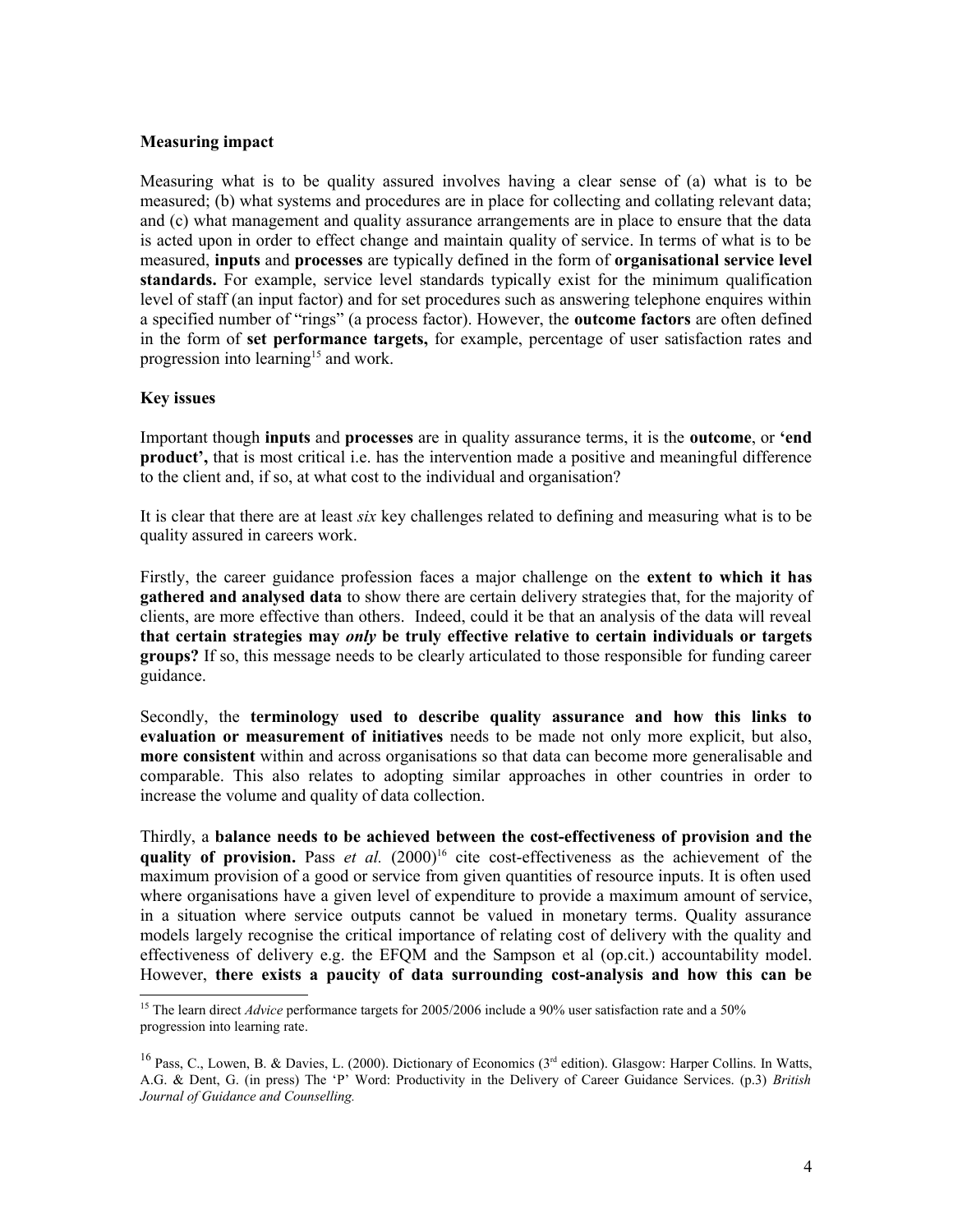## **broken down and analysed either by specific target group(s) and/ or specific career guidance interventions.**

Fourthly, it is important to note that most of the debate surrounding quality assurance and measuring impact in career guidance has acknowledged differences in perceptions and expectations, often characterised as 'tensions', between policy-makers and practitioners. Savikas  $(2001)^{17}$  $(2001)^{17}$  $(2001)^{17}$  asserts that policy-makers and practitioners view quality outcomes from two distinct vantage points. The former often view outcomes from a **'quantitative quality outcome'** perspective; whilst the latter often start from a **'qualitative quality outcome'** perspective. Hughes (2005) indicates that there exists a third dimension i.e. **'quantitative qualitative performance indicators'** set by those responsible for managing career guidance provision. Here, it is argued that **greater attention needs to be given to the organisational context**, and within this, greater harmony must be achieved between the requirements and expectations of quality assurance managers and the client-centred approach of the practitioner.

Fifthly, a further critical challenge is **how best to design an organisationally user-friendly data management system** that has both meaning and relevant application to managers and practitioners. Clearly, there is scope to review this in terms of existing 'centralised' data management systems and how these relate to more 'localised' policies and practices.

Finally, the extent to which **those engaged in delivering career guidance activities are sufficiently trained in techniques of data gathering and analysis to help explain the impact of their work requires further attention.** Whilst the term 'quality' is seldom disputed, the term 'measure' or 'performance indicator' may pose a potential threat to some i.e. the latter being viewed as punitive in scope, rather than for the purpose of service evaluation and development. Therefore, strategies to increase training and application of research techniques could help to achieve closer working links between policy-makers, managers and practitioners in order to ensure greater effectiveness.

## **Conclusion**

The challenge is now set for the guidance profession to commit to actively seek data to show which delivery strategies are the most effective in relation to individuals and target groups with specific types and level of need. Such a dynamic body of evidence would enable managers and practitioners to improve outcomes for clients, and would also offer a compelling argument for greater levels of investment by policy-makers and other interested parties in career guidance strategies.

<span id="page-4-0"></span><sup>17</sup> Savickas, M. (2001) *Quality Outcomes for Career Development: The Perspectives of Policy and Practice.* Paper presented to Second International Symposium on Career Development and Public Policy, Vancouver, Canada.